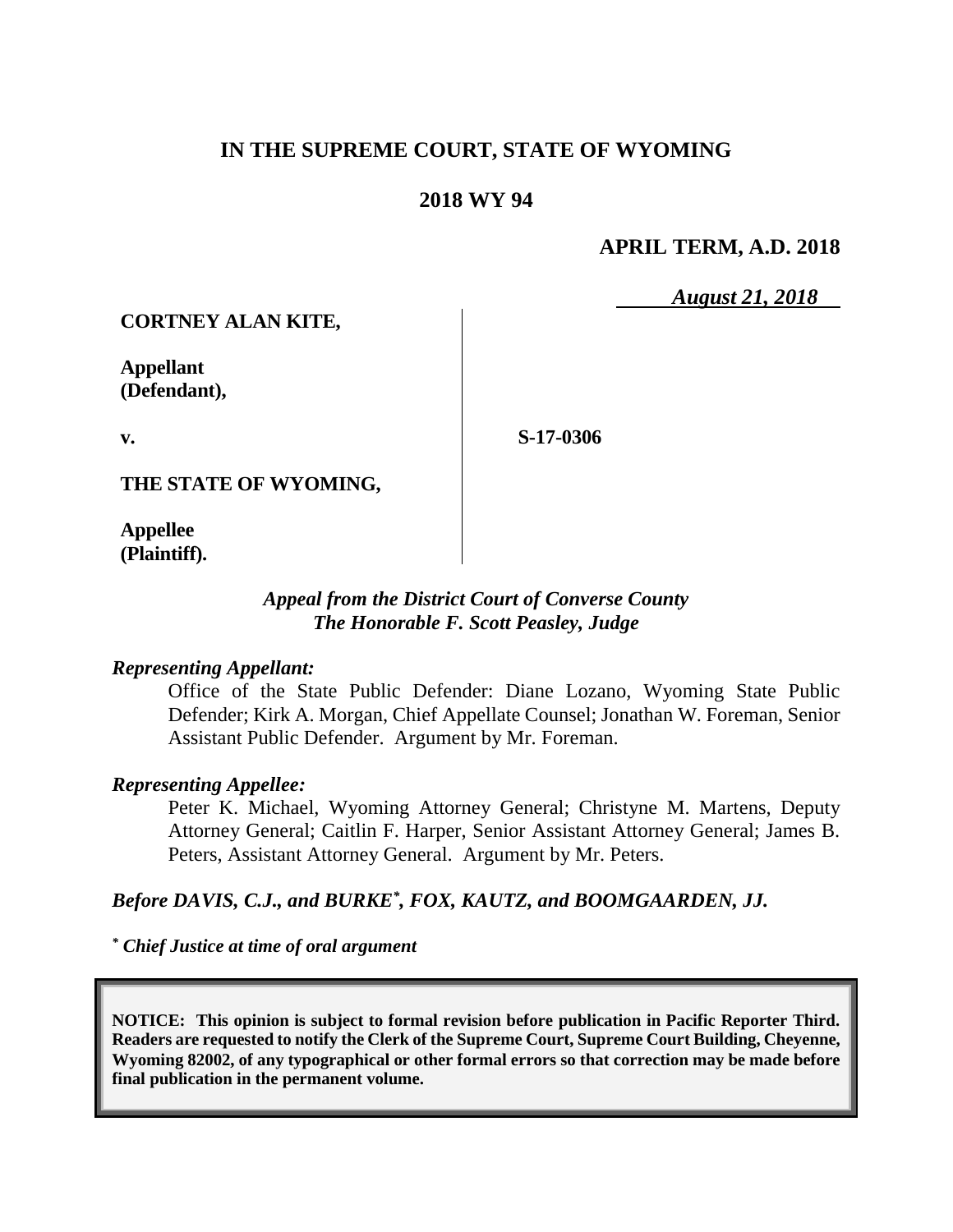**DAVIS**, Chief Justice.

[¶1] Cortney Alan Kite was convicted of aggravated assault and other misdemeanor offenses after he led law enforcement on a high-speed chase on I-25, crossed the median, and drove against oncoming traffic. Mr. Kite appeals his aggravated assault conviction, claiming the district court erred in instructing the jury and that the evidence was insufficient to support his conviction. We affirm.

#### **ISSUES**

[¶2] Mr. Kite presents two issues on appeal, which he states as follows:

I. The district court erred by instructing the jury that [Mr. Kite] could be convicted of attempting to cause serious bodily injury under any three distinct and separate mental states: recklessness, general intent, or specific intent.

II. The district court erred by not granting [Mr. Kite's] motions for judgment of acquittal on the basis that [the State] never proved that [Mr. Kite] attempted to injure other motorists.

## **FACTS**

[¶3] Viewing the evidence in the light most favorable to the State and resolving any evidentiary conflicts in its favor, *see Dockter v. State*, 2017 WY 63, ¶ 3, 396 P.3d 405, 406 (Wyo. 2017), the pertinent facts established at trial are as follows. On October 24, 2016, at 4:51 p.m., Wyoming Highway Patrol Trooper Gabriel Walz was on patrol, driving north on I-25 near Glenrock, Wyoming. He observed a silver Pontiac Grand Prix with Iowa plates (which turned out to be driven by Mr. Kite) pass a semi-truck without signaling and drift over the fog line close to the median. He followed the vehicle for a short distance and then initiated a traffic stop.

[¶4] Trooper Walz approached the vehicle on the passenger side, introduced himself, and requested Mr. Kite's driver's license, registration, and proof of insurance. Mr. Kite responded, "Nope," peeled out, and headed north at a high rate of speed. Trooper Walz returned to his vehicle, radioed dispatch concerning the situation, and then pursued Mr. Kite, driving at speeds of up to 140 m.p.h. to catch up to him.

[¶5] About a mile and a half from where Trooper Walz had stopped him, Mr. Kite crossed the median, entered the southbound lanes of I-25, and proceeded to drive north against the southbound traffic. He initially entered the southbound passing lane, but then moved into the driving lane, forcing a white passenger car and three semi-trucks to the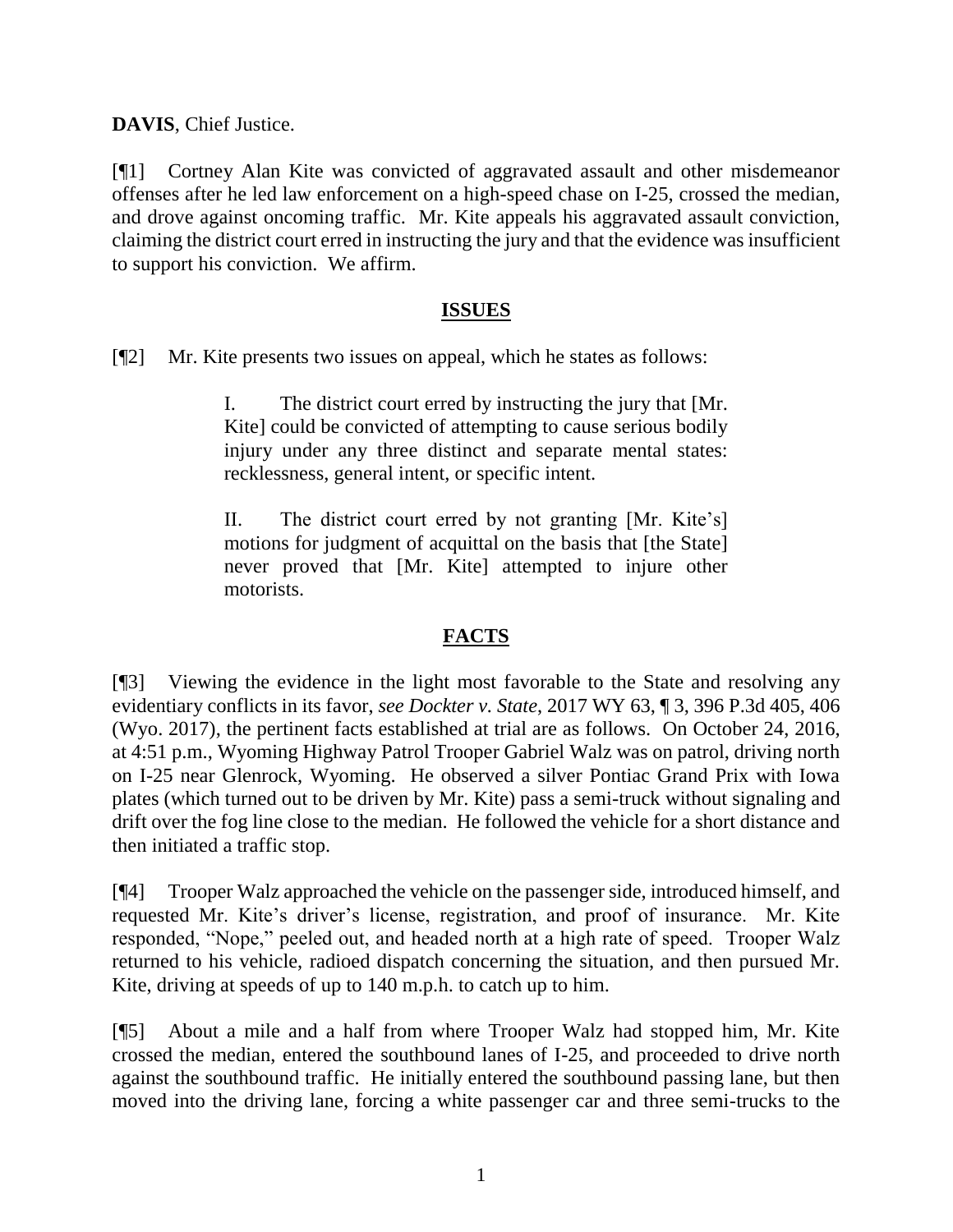shoulder. Mr. Kite then moved from the driving lane to the passing lane, forcing a black passenger car from the passing lane into the median. Approximately fifty-four seconds after entering the southbound lane, Mr. Kite again crossed the median and continued northbound in the northbound lane.

[¶6] The chase continued at high rates of speed northbound on I-25, and then onto a secondary road known as Deer Creek Road. At about milepost 2 on Deer Creek Road, Mr. Kite left the road and drove into a field. He stopped when his vehicle hit a center pivot rut and was disabled. The two passengers, Mr. Kite's wife and a hitchhiker they had picked up, stayed with the vehicle. Mr. Kite fled on foot and was eventually intercepted by two Converse County sheriff's deputies, who arrested him.

[¶7] The State charged Mr. Kite with one count of aggravated assault and battery on two alternative bases: Wyo. Stat. Ann. § 6-2-502(a)(i) ("attempts to cause serious bodily injury to another intentionally, knowingly or recklessly under circumstances manifesting extreme indifference to the value of human life") and Wyo. Stat. Ann.  $\S 6$ -2-502(a)(ii) ("[a]ttempts] to cause . . . bodily injury to another with a deadly weapon"). The State also charged Mr. Kite with one count of misdemeanor driving under the influence, one count of misdemeanor possession of marijuana, one count of misdemeanor fleeing or attempting to elude police officers, and one count of misdemeanor reckless endangerment.

[¶8] Before trial, Mr. Kite moved to strike the words "knowingly, or recklessly" and the phrase "under circumstances manifesting extreme indifference to the value of human life" from the aggravated assault and battery charge, arguing that such mental states were not consistent with the specific intent required to support a charge of attempt to cause serious bodily injury. The district court denied the motion, explaining:

> The State does not have to prove the Defendant had the specific intent to cause serious bodily injury in order to prove their case under Count I. According to the statute, the State must show the Defendant attempted to cause serious bodily injury to another either (1) intentionally, (2) knowingly, or (3) recklessly under circumstances manifesting extreme indifference to the value of human life.

[¶9] The State dismissed the possession of marijuana charge before trial, and a two-day jury trial was held on the remaining four charges on May 9-10, 2017. After the State rested, Mr. Kite moved for a directed verdict on the aggravated assault and battery and DUI counts. The district court denied the motion, and all four counts were submitted to the jury.

[¶10] The jury found Mr. Kite guilty of aggravated assault and battery, fleeing or attempting to elude police officers, and reckless endangerment, and acquitted him on the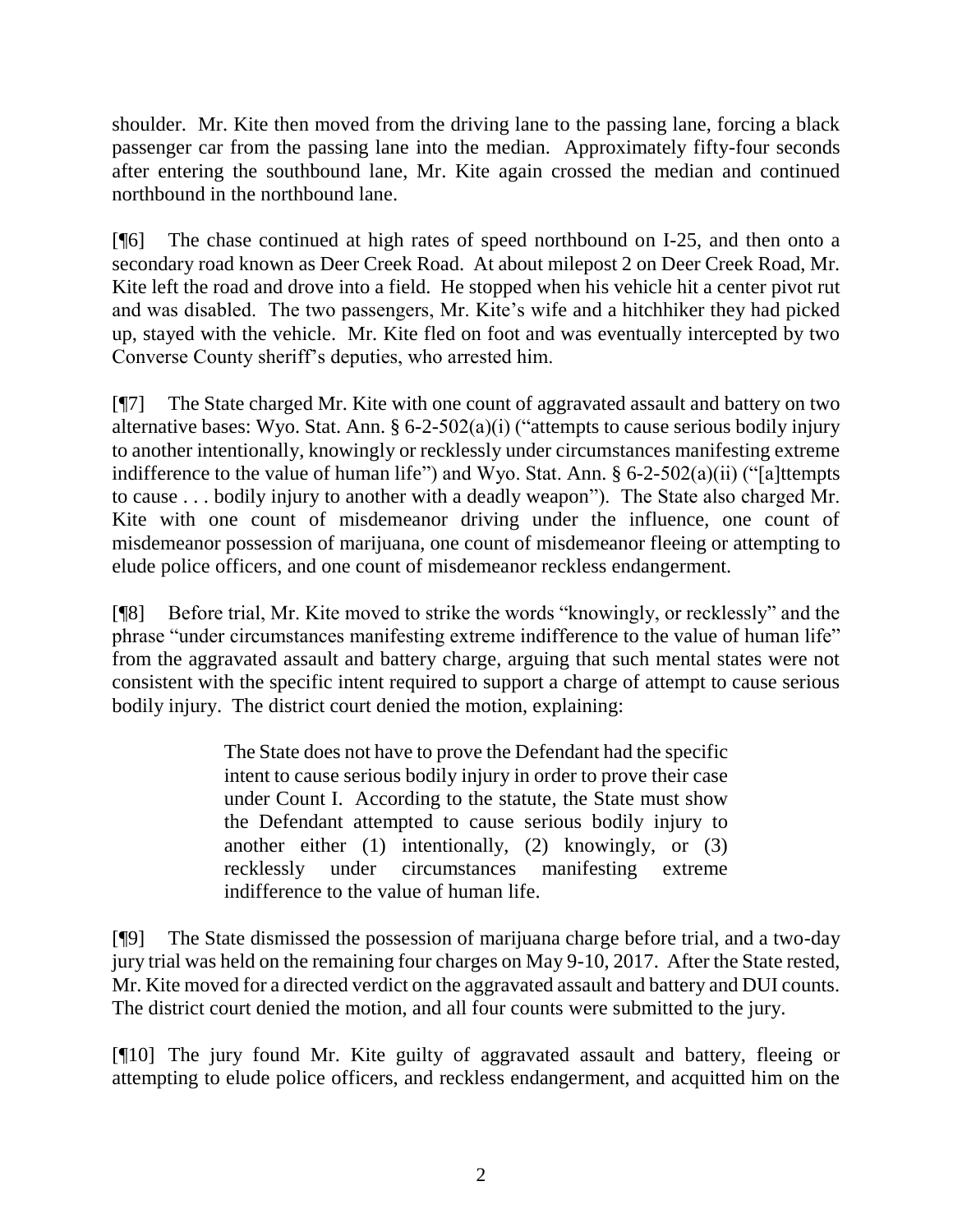DUI charge. With respect to the aggravated assault and battery charge, the jury completed the relevant portions of the verdict form as follows:

### **COUNT 1:**

1. We the jury, duly empanelled and sworn to try the above entitled cause, do find that as to the crime of Aggravated Assault and Battery, the Defendant, Cortney Alan Kite, is

Not Guilty

 $X$  Guilty

If you answered "Not Guilty" to Question 1, proceed to Question 2.

If you answered "Guilty," answer the following subparts to Question.

a) Was such aggravated assault an intentional attempt to cause serious bodily injury?

 $X$  Yes  $N_0$ 

b) Was such aggravated assault a knowing attempt to cause serious bodily injury?

X Yes No

c) Was such aggravated assault an attempt to cause serious bodily injury that was done recklessly under circumstances showing extreme indifference to the value of human life?

X Yes No

d) Was such aggravated assault an attempt to cause bodily injury to another with a deadly weapon?

 $X$  Yes No

[¶11] On May 19, 2017, Mr. Kite filed a motion for judgment of acquittal on the aggravated assault and battery count, arguing that the evidence was insufficient to establish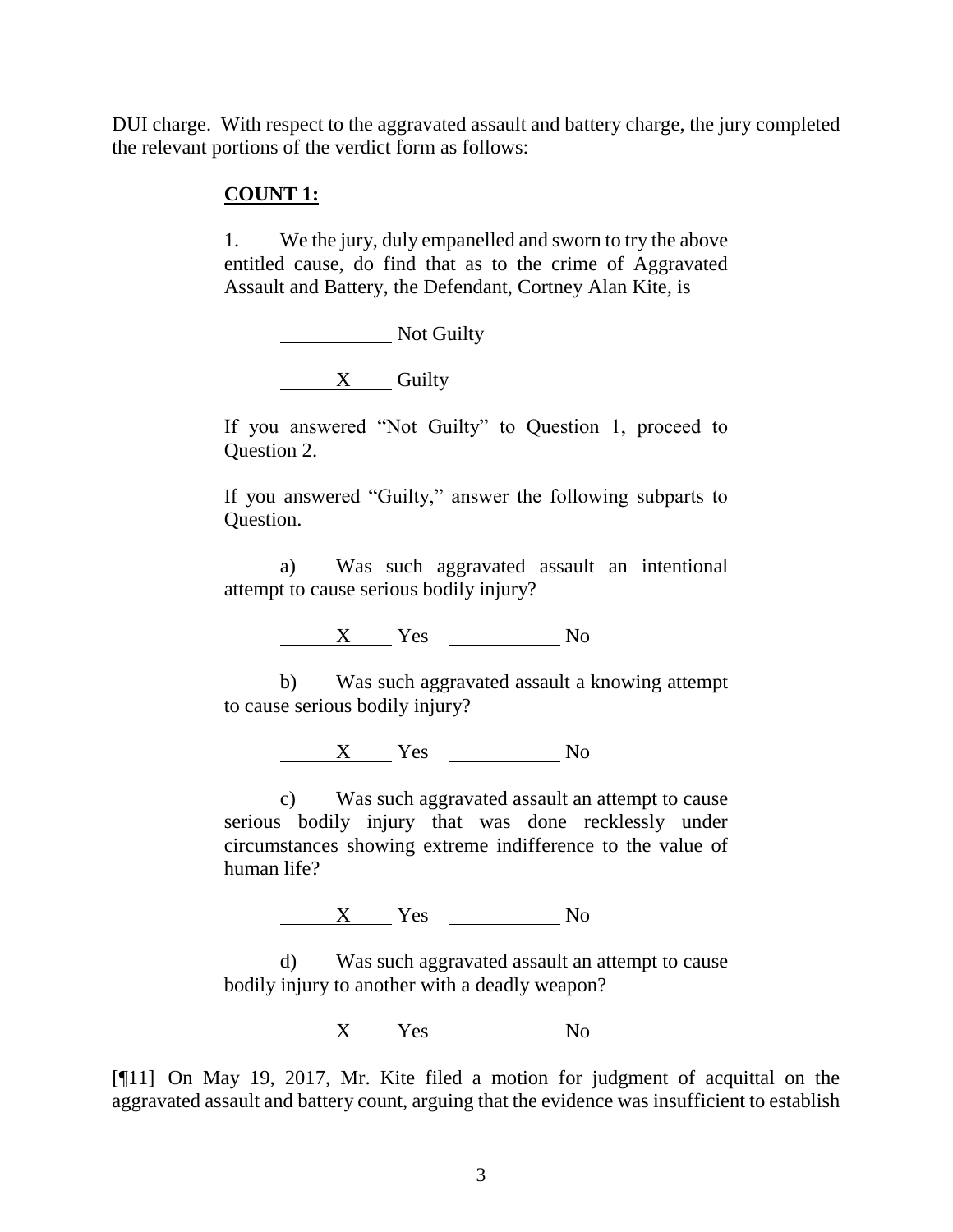that he intended to cause serious bodily injury when he drove against traffic on I-25. On May 31, 2017, the district court denied the motion. It again ruled that specific intent to cause injury was not required by the governing statute, but it also found that even if such intent were required, the jury found that intent and the evidence supported the finding.

[¶12] On September 28, 2017, the district court sentenced Mr. Kite to a prison term of six to eight years on the aggravated assault and battery charge, to be served concurrently with the misdemeanor sentences. Mr. Kite timely appealed the judgment and sentence to this Court.

# **DISCUSSION**

[¶13] Mr. Kite claims the district court erred in instructing the jury and in denying his motion for judgment of acquittal. Before turning to those claims, however, we must first address a discrepancy between the district court's judgment and the jury's verdict, which we found during our review. We will then address Mr. Kite's claims of error as he presented them.

# **A. Remand for Correction of Judgment and Sentence**

[¶14] The jury returned a verdict against Mr. Kite finding him guilty of aggravated assault in violation of Wyo. Stat. Ann. §§ 6-2-502(a)(i) and (a)(ii), and the district court entered a post-trial order declaring Mr. Kite guilty under both subsections. The court deviated from that verdict, however, both in its oral ruling on sentencing and in its written judgment and sentence.<sup>1</sup> During sentencing, the court orally cited to only subsection  $(a)(i)$  as the basis for Mr. Kite's conviction, and in its written judgment and sentence, it cited to only subsection (a)(ii). Although Mr. Kite did not claim error related to these discrepancies, we conclude they must be corrected so the record is clear as to the basis for the court's judgment and sentence, as required by W.R.Cr.P. 32.

[¶15] Generally, a sentencing court's unambiguous oral pronouncements will prevail over a contrary provision in a written order. *McEwan v. State*, 2018 WY 65, ¶ 8 n.2, 419 P.3d 881, 883 n.2 (Wyo. 2018) (quoting *Britton v. State*[, 2009 WY 91, ¶ 24, 211 P.3d 514, 519](http://www.westlaw.com/Link/Document/FullText?findType=Y&serNum=2019381641&pubNum=0004645&originatingDoc=Ic1668d90702311e88be5ff0f408d813f&refType=RP&fi=co_pp_sp_4645_519&originationContext=document&vr=3.0&rs=cblt1.0&transitionType=DocumentItem&contextData=(sc.Keycite)#co_pp_sp_4645_519)  [\(Wyo. 2009\)\)](http://www.westlaw.com/Link/Document/FullText?findType=Y&serNum=2019381641&pubNum=0004645&originatingDoc=Ic1668d90702311e88be5ff0f408d813f&refType=RP&fi=co_pp_sp_4645_519&originationContext=document&vr=3.0&rs=cblt1.0&transitionType=DocumentItem&contextData=(sc.Keycite)#co_pp_sp_4645_519). Rule 32 requires, however, that a judgment of conviction after trial contain "[a]n adjudication as to each offense including the name and statute number for each convicted offense and whether such offense is a felony or misdemeanor." W.R.Cr.P.  $32(b)(2)(C)$ . Neither of the sentencing court's rulings, oral or written, fully complied with this requirement because neither cited to both statutory provisions under which Mr. Kite was convicted.

 <sup>1</sup> Judge John C. Brooks presided over Mr. Kite's trial and through entry of the order on the jury's verdict and denial of Mr. Kite's motion for judgment of acquittal. Following his retirement, Judge F. Scott Peasley presided over sentencing and entry of the judgment.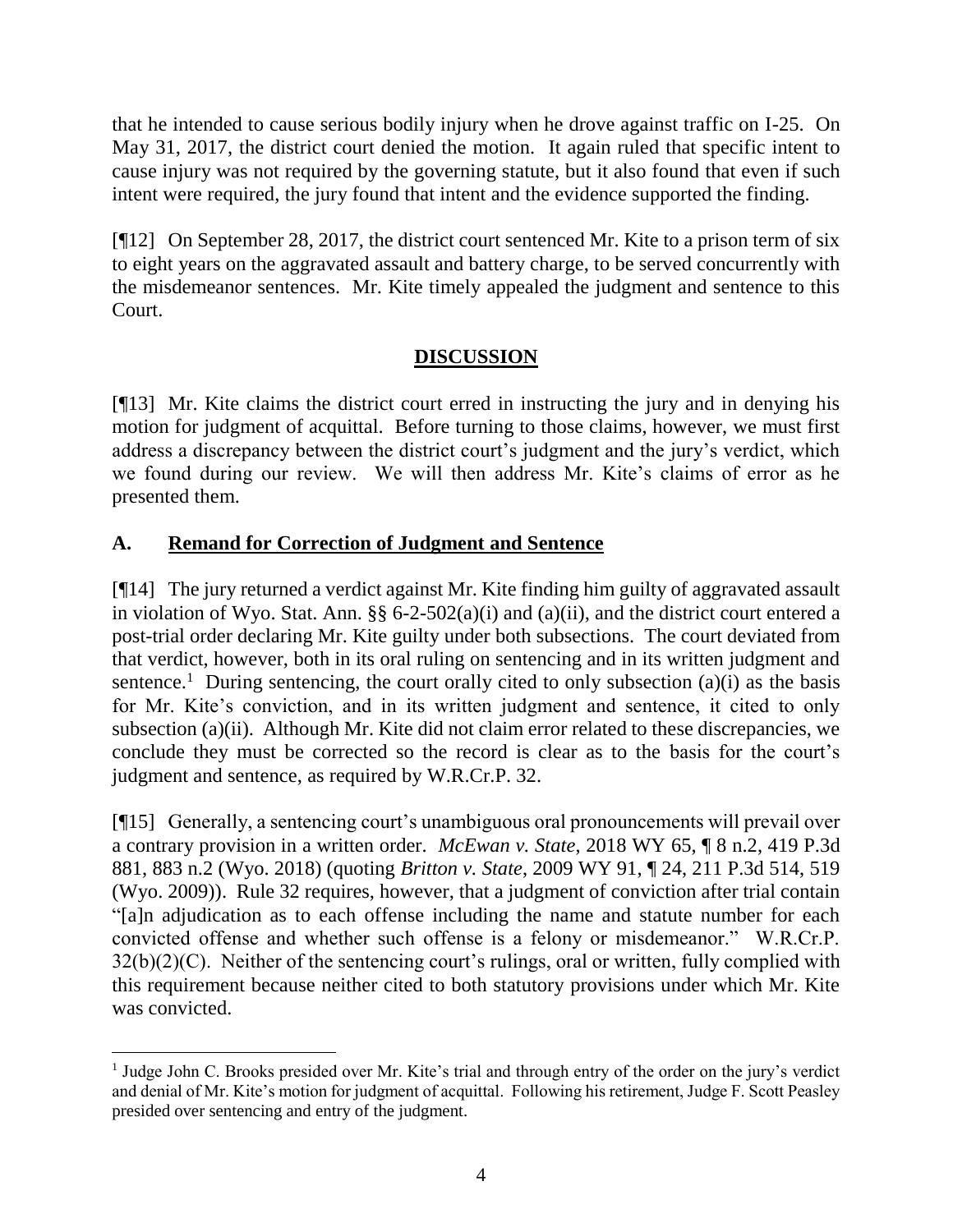[¶16] We addressed a similar circumstance in *Kearns v. State*, 2002 WY 97, ¶ 26, 48 P.3d 1090, 1098 (Wyo. 2002), in which the judge misspoke during sentencing and called the defendant's conviction one for attempted aggravated robbery rather than aggravated robbery. The court's error carried over to its written order, and on that basis, the defendant claimed he could not be sentenced as a habitual criminal because attempted aggravated robbery was not a violent felony. *Id.* We concluded that because 1) the information charged the defendant with aggravated robbery, 2) the jury was instructed on and convicted defendant of aggravated robbery, and 3) the court's mislabeling was not a deliberate result of judicial reasoning and determination, the error was merely clerical and subject to correction under W.R.Cr.P. 36. *Kearns,* ¶¶ 26-29, 48 P.3d at 1098-99. We thus rejected the defendant's argument and remanded for entry of a judgment corrected to reflect the offense on which he was convicted. *Id*. ¶¶ 29-30, 48 P.3d at 1099.

[¶17] Mr. Kite was charged with aggravated assault under both subsections (a)(i) and (ii), the jury was instructed and convicted him under both subsections, the district court's order entering the verdict cited both subsections, and neither the sentencing court's oral or written ruling suggests it deliberately referenced only a single subsection. We thus find the discrepancies between the judgment and verdict to be clerical errors and, although we affirm Mr. Kite's conviction for reasons discussed below, we remand for entry of a judgment corrected to reflect that he was convicted of aggravated assault under both subsections  $(a)(i)$  and  $(ii)$ .

## **B. Jury Instructions**

[¶18] The district court ruled that the crime of attempted battery under Wyo. Stat. Ann. §  $6-2-502(a)(i)$  is a general intent crime and instructed the jury as follows concerning the crime's elements:

# **INSTRUCTION NO. 19**

The elements for the State's first theory of the crime of Aggravated Assault and Battery as charged in Count 1 of this case are:

- 1. On or about October 24, 2016,
- 2. In Converse County, Wyoming
- 3. The Defendant, Cortney Alan Kite,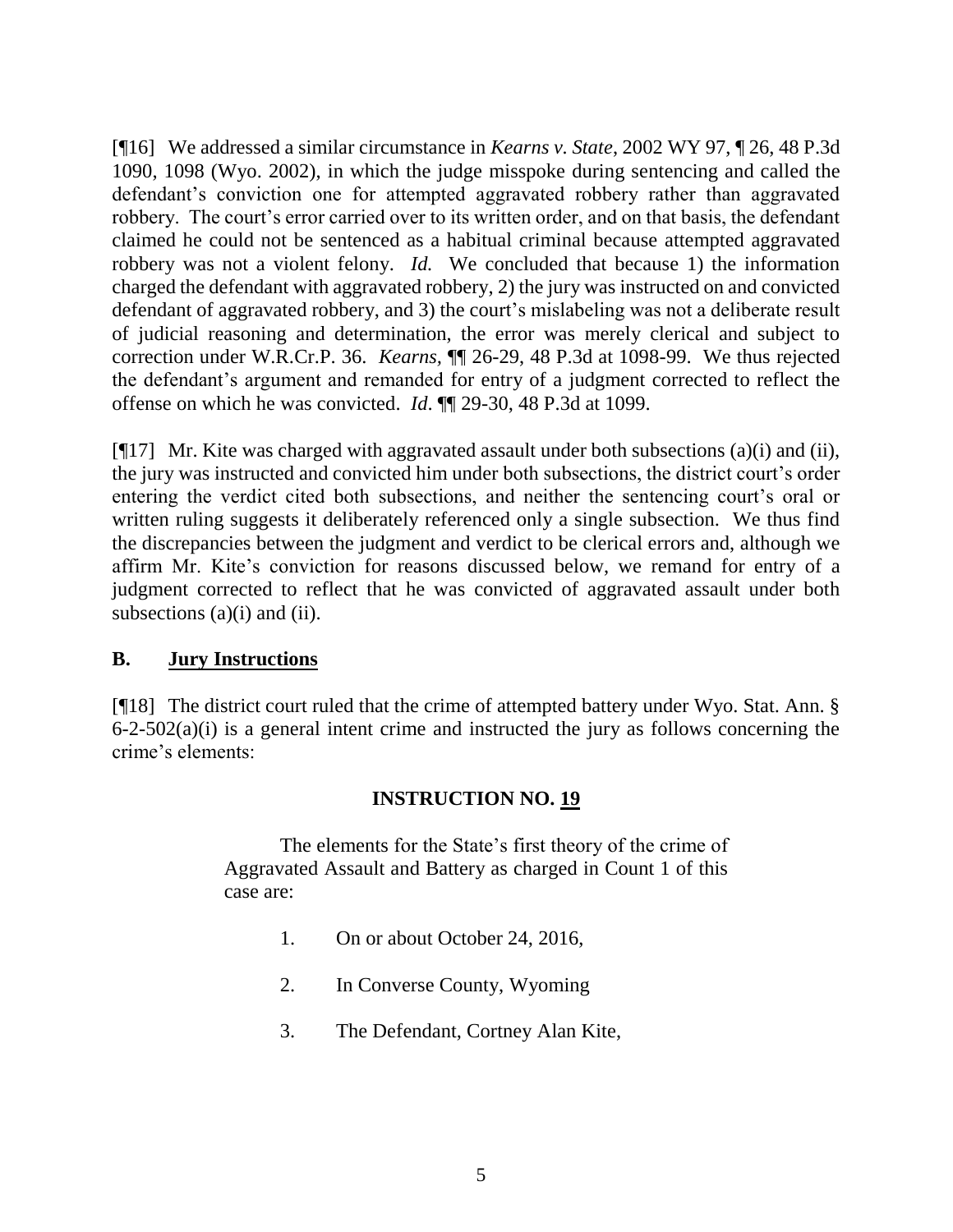4. Intentionally OR knowingly OR recklessly under circumstances which showed an extreme indifference to the value of human life,

5. attempted to cause serious bodily injury to another person.

If you find from your consideration of all the evidence that each of these elements has been proved beyond a reasonable doubt, then you should find the defendant guilty.

If, on the other hand, you find from your consideration of all the evidence that any of these elements has not been proved beyond a reasonable doubt, then you should find the defendant not guilty.

[¶19] Mr. Kite contends the district court erred both in ruling that aggravated assault under subsection (a)(i) is a general intent crime, and in instructing the jury that an attempted battery could be committed knowingly or recklessly as well as intentionally. Although we agree that attempted battery under subsection  $(a)(i)$  is a specific intent crime, we find the jury instructions taken as a whole gave the jury a correct basis on which to convict Mr. Kite. We therefore find the instructions adequate under the circumstances of this case.

[¶20] We review the district court's interpretation of subsection (a)(i) de novo. *See Farnsworth v. State*, 2017 WY 137, ¶ 7, 405 P.3d 1067, 1069 (Wyo. 2017).

> In any question of statutory interpretation, our primary objective is to give effect to the legislature's intent. *[L & L](http://www.westlaw.com/Link/Document/FullText?findType=Y&serNum=2036062582&pubNum=0004645&originatingDoc=Ia58fbb60b79111e6972aa83e6c16e5f7&refType=RP&fi=co_pp_sp_4645_252&originationContext=document&vr=3.0&rs=cblt1.0&transitionType=DocumentItem&contextData=(sc.History*oc.Search)#co_pp_sp_4645_252)  [Enters. v. Arellano \(In re Arellano\)](http://www.westlaw.com/Link/Document/FullText?findType=Y&serNum=2036062582&pubNum=0004645&originatingDoc=Ia58fbb60b79111e6972aa83e6c16e5f7&refType=RP&fi=co_pp_sp_4645_252&originationContext=document&vr=3.0&rs=cblt1.0&transitionType=DocumentItem&contextData=(sc.History*oc.Search)#co_pp_sp_4645_252)*, 2015 WY 21, ¶ 13, 344 [P.3d 249, 252](http://www.westlaw.com/Link/Document/FullText?findType=Y&serNum=2036062582&pubNum=0004645&originatingDoc=Ia58fbb60b79111e6972aa83e6c16e5f7&refType=RP&fi=co_pp_sp_4645_252&originationContext=document&vr=3.0&rs=cblt1.0&transitionType=DocumentItem&contextData=(sc.History*oc.Search)#co_pp_sp_4645_252) (Wyo. 2015). "Where legislative intent is discernible a court should give effect to the 'most likely, most reasonable, interpretation of the statute, given its design and purpose.'" *Adekale*, [*v. State*[, 2015 WY 30,\]](http://www.westlaw.com/Link/Document/FullText?findType=Y&serNum=2035504869&pubNum=0004645&originatingDoc=Ia58fbb60b79111e6972aa83e6c16e5f7&refType=RP&fi=co_pp_sp_4645_765&originationContext=document&vr=3.0&rs=cblt1.0&transitionType=DocumentItem&contextData=(sc.History*oc.Search)#co_pp_sp_4645_765) ¶ 12, 344 P.3d [\[761\] at 765](http://www.westlaw.com/Link/Document/FullText?findType=Y&serNum=2035504869&pubNum=0004645&originatingDoc=Ia58fbb60b79111e6972aa83e6c16e5f7&refType=RP&fi=co_pp_sp_4645_765&originationContext=document&vr=3.0&rs=cblt1.0&transitionType=DocumentItem&contextData=(sc.History*oc.Search)#co_pp_sp_4645_765) [(Wyo. 2015)] (quoting *[Rodriguez v. Casey](http://www.westlaw.com/Link/Document/FullText?findType=Y&serNum=2002444621&pubNum=0004645&originatingDoc=Ia58fbb60b79111e6972aa83e6c16e5f7&refType=RP&fi=co_pp_sp_4645_329&originationContext=document&vr=3.0&rs=cblt1.0&transitionType=DocumentItem&contextData=(sc.History*oc.Search)#co_pp_sp_4645_329)*, 2002 [WY 111, ¶ 20, 50 P.3d 323, 329 \(Wyo.2002\)\)](http://www.westlaw.com/Link/Document/FullText?findType=Y&serNum=2002444621&pubNum=0004645&originatingDoc=Ia58fbb60b79111e6972aa83e6c16e5f7&refType=RP&fi=co_pp_sp_4645_329&originationContext=document&vr=3.0&rs=cblt1.0&transitionType=DocumentItem&contextData=(sc.History*oc.Search)#co_pp_sp_4645_329). In light of this objective, we have said:

> > We therefore construe each statutory provision *in pari materia*, giving effect to every word, clause, and sentence according to their arrangement and connection. To ascertain the meaning of a given law, we also consider all statutes relating to the same subject or having the same general purpose and strive to interpret them harmoniously. We presume that the legislature has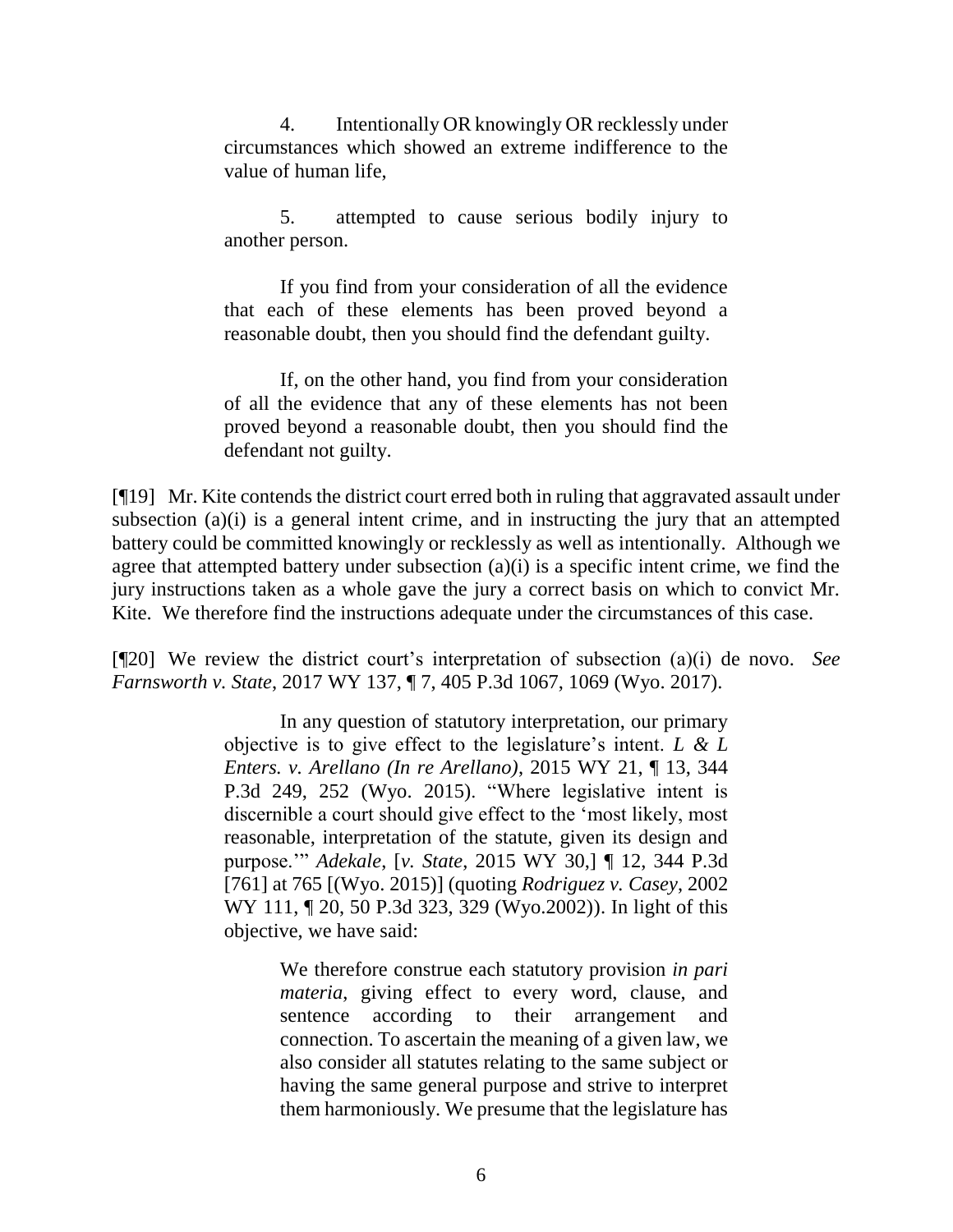acted in a thoughtful and rational manner with full knowledge of existing law, and that it intended new statutory provisions to be read in harmony with existing law and as part of an overall and uniform system of jurisprudence. When the words used convey a specific and obvious meaning, we need not go farther and engage in statutory construction.

*Nicodemus v. Lampert*[, 2014 WY 135, ¶ 13, 336 P.3d 671, 674](http://www.westlaw.com/Link/Document/FullText?findType=Y&serNum=2034700384&pubNum=0004645&originatingDoc=Ia58fbb60b79111e6972aa83e6c16e5f7&refType=RP&fi=co_pp_sp_4645_674&originationContext=document&vr=3.0&rs=cblt1.0&transitionType=DocumentItem&contextData=(sc.History*oc.Search)#co_pp_sp_4645_674)  [\(Wyo.](http://www.westlaw.com/Link/Document/FullText?findType=Y&serNum=2034700384&pubNum=0004645&originatingDoc=Ia58fbb60b79111e6972aa83e6c16e5f7&refType=RP&fi=co_pp_sp_4645_674&originationContext=document&vr=3.0&rs=cblt1.0&transitionType=DocumentItem&contextData=(sc.History*oc.Search)#co_pp_sp_4645_674) 2014) (citing *[Estate of Dahlke ex rel. Jubie v. Dahlke](http://www.westlaw.com/Link/Document/FullText?findType=Y&serNum=2032784720&pubNum=0004645&originatingDoc=Ia58fbb60b79111e6972aa83e6c16e5f7&refType=RP&fi=co_pp_sp_4645_125&originationContext=document&vr=3.0&rs=cblt1.0&transitionType=DocumentItem&contextData=(sc.History*oc.Search)#co_pp_sp_4645_125)*, [2014 WY 29, ¶¶ 36–37, 319 P.3d 116, 125-26 \(Wyo.](http://www.westlaw.com/Link/Document/FullText?findType=Y&serNum=2032784720&pubNum=0004645&originatingDoc=Ia58fbb60b79111e6972aa83e6c16e5f7&refType=RP&fi=co_pp_sp_4645_125&originationContext=document&vr=3.0&rs=cblt1.0&transitionType=DocumentItem&contextData=(sc.History*oc.Search)#co_pp_sp_4645_125) 2014)).

*Cheyenne Newspapers, Inc. v. Bd. of Trustees of Laramie Cty. Sch. Dist. No. 1*, 2016 WY 113, ¶ 10, 384 P.3d 679, 682 (Wyo. 2016) (quoting *[Robert L. Kroenlein Trust ex rel. Alden](http://www.westlaw.com/Link/Document/FullText?findType=Y&serNum=2037178883&pubNum=0004645&originatingDoc=Ia58fbb60b79111e6972aa83e6c16e5f7&refType=RP&fi=co_pp_sp_4645_1126&originationContext=document&vr=3.0&rs=cblt1.0&transitionType=DocumentItem&contextData=(sc.History*oc.Search)#co_pp_sp_4645_1126)  v. Kirchhefer*, [2015 WY 127, ¶ 22, 357 P.3d 1118, 1126 \(Wyo. 2015\)\)](http://www.westlaw.com/Link/Document/FullText?findType=Y&serNum=2037178883&pubNum=0004645&originatingDoc=Ia58fbb60b79111e6972aa83e6c16e5f7&refType=RP&fi=co_pp_sp_4645_1126&originationContext=document&vr=3.0&rs=cblt1.0&transitionType=DocumentItem&contextData=(sc.History*oc.Search)#co_pp_sp_4645_1126).

[¶21] As to our review of the elements instruction itself, Mr. Kite objected below, and we therefore review the instruction for an abuse of discretion. *Tingey v. State*[, 2017 WY 5, ¶](http://www.westlaw.com/Link/Document/FullText?findType=Y&serNum=2040812873&pubNum=0004645&originatingDoc=I3d161de0886a11e7a9cdf8f74902bf96&refType=RP&fi=co_pp_sp_4645_1181&originationContext=document&vr=3.0&rs=cblt1.0&transitionType=DocumentItem&contextData=(sc.Keycite)#co_pp_sp_4645_1181)  [40, 387 P.3d 1170, 1181 \(Wyo. 2017\).](http://www.westlaw.com/Link/Document/FullText?findType=Y&serNum=2040812873&pubNum=0004645&originatingDoc=I3d161de0886a11e7a9cdf8f74902bf96&refType=RP&fi=co_pp_sp_4645_1181&originationContext=document&vr=3.0&rs=cblt1.0&transitionType=DocumentItem&contextData=(sc.Keycite)#co_pp_sp_4645_1181) District courts have "wide latitude in instructing the jury and, as long as the instructions correctly state the law and the entire charge covers the relevant issue, reversible error will not be found." *Hurley v. State*, 2017 WY 95, ¶ 8, 401 P.3d 827, 830 (Wyo. 2017) (quoting *Dennis v. State*[, 2013 WY 67, ¶ 36, 302 P.3d 890,](http://www.westlaw.com/Link/Document/FullText?findType=Y&serNum=2030644913&pubNum=0004645&originatingDoc=I3d161de0886a11e7a9cdf8f74902bf96&refType=RP&fi=co_pp_sp_4645_897&originationContext=document&vr=3.0&rs=cblt1.0&transitionType=DocumentItem&contextData=(sc.Keycite)#co_pp_sp_4645_897)  [897 \(Wyo. 2013\)\)](http://www.westlaw.com/Link/Document/FullText?findType=Y&serNum=2030644913&pubNum=0004645&originatingDoc=I3d161de0886a11e7a9cdf8f74902bf96&refType=RP&fi=co_pp_sp_4645_897&originationContext=document&vr=3.0&rs=cblt1.0&transitionType=DocumentItem&contextData=(sc.Keycite)#co_pp_sp_4645_897). An erroneous instruction on an essential element of the charged offense "is not a fundamental error requiring automatic reversal, but rather a trial-type error subject to harmless error analysis." *Bean v. State*, 2016 WY 48, ¶ 61 n.6, 373 P.3d 372, 391 n.6 (Wyo. 2016) (quoting *Jones v. State*[, 2011 WY 114, ¶ 14, 256 P.3d 527, 532 \(Wyo.](http://www.westlaw.com/Link/Document/FullText?findType=Y&serNum=2025772194&pubNum=0004645&originatingDoc=Ibdc94e65181311e6b86bd602cb8781fa&refType=RP&fi=co_pp_sp_4645_532&originationContext=document&vr=3.0&rs=cblt1.0&transitionType=DocumentItem&contextData=(sc.Search)#co_pp_sp_4645_532) 2011)).

 $[$ [[22] Subsection (a)(i) defines the crime of attempted battery as follows:

(a) A person is guilty of aggravated assault and battery if he:

(i) Causes *or attempts to cause* serious bodily injury to another intentionally, knowingly or recklessly under circumstances manifesting extreme indifference to the value of human life[.]

Wyo. Stat. Ann. § 6-2-502(a)(i) (LexisNexis 2017) (emphasis added).

[¶23] Generally, an attempted crime is a specific intent crime. *Noel v. State*, 2014 WY 30, ¶ 35, 319 P.3d 134, 146 (Wyo. 2014) (quoting *Bloomfield v. State*[, 2010 WY 97, ¶ 13,](http://www.westlaw.com/Link/Document/FullText?findType=Y&serNum=2022502935&pubNum=0004645&originatingDoc=Ic4dc0829a0a111e381b8b0e9e015e69e&refType=RP&fi=co_pp_sp_4645_371&originationContext=document&vr=3.0&rs=cblt1.0&transitionType=DocumentItem&contextData=(sc.Keycite)#co_pp_sp_4645_371)  [234 P.3d 366, 371-73 \(Wyo.](http://www.westlaw.com/Link/Document/FullText?findType=Y&serNum=2022502935&pubNum=0004645&originatingDoc=Ic4dc0829a0a111e381b8b0e9e015e69e&refType=RP&fi=co_pp_sp_4645_371&originationContext=document&vr=3.0&rs=cblt1.0&transitionType=DocumentItem&contextData=(sc.Keycite)#co_pp_sp_4645_371) 2010)); *see also* 2 Wayne R. LaFave, *Subst. Crim. L.* § 16.3(a) (3d ed. 2017 update) (footnote omitted) ("An attempt to commit any crime requires a specific intent to commit that crime[.]"). That is because an attempt requires an intent to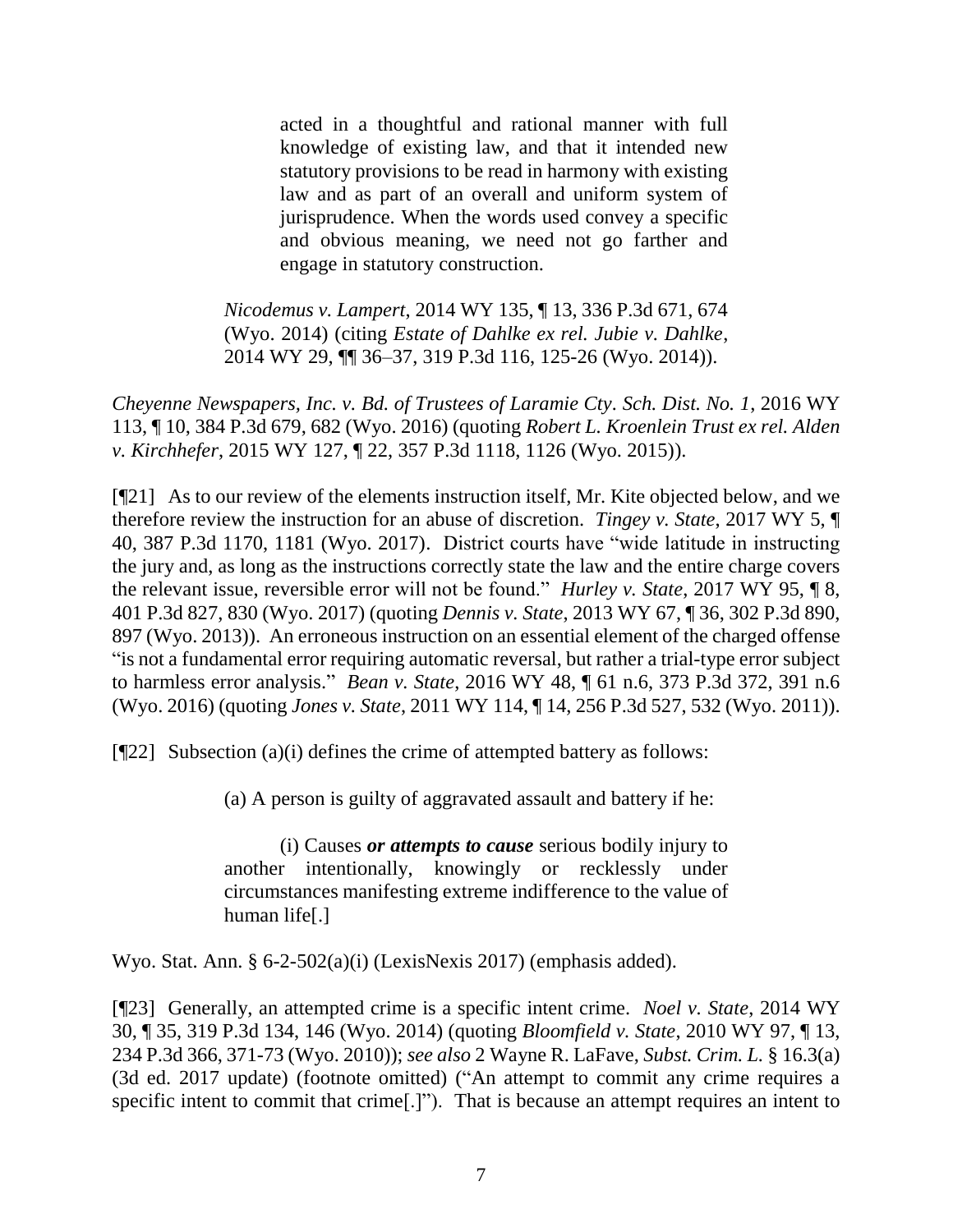do some further act or create additional consequence, which is how we distinguish between general and specific intent crimes.

> When the definition of a crime consists of only the description of a particular act, without reference to intent to do a further act or achieve a future consequence the fact that the defendant intended to do the proscribed act makes that crime a general criminal intent offense. When the definition refers to defendant's intent to do some further act or achieve some additional consequence, the crime is deemed to be one of specific intent.

*Sam v. State*, 2017 WY 98, ¶ 69, 401 P.3d 834, 857 (Wyo. 2017) (quoting *[Cox v. State](http://www.westlaw.com/Link/Document/FullText?findType=Y&serNum=1992080221&pubNum=0000661&originatingDoc=I61c234d0893c11e79e029b6011d84ab0&refType=RP&fi=co_pp_sp_661_1185&originationContext=document&vr=3.0&rs=cblt1.0&transitionType=DocumentItem&contextData=(sc.UserEnteredCitation)#co_pp_sp_661_1185)*, [829 P.2d 1183, 1185](http://www.westlaw.com/Link/Document/FullText?findType=Y&serNum=1992080221&pubNum=0000661&originatingDoc=I61c234d0893c11e79e029b6011d84ab0&refType=RP&fi=co_pp_sp_661_1185&originationContext=document&vr=3.0&rs=cblt1.0&transitionType=DocumentItem&contextData=(sc.UserEnteredCitation)#co_pp_sp_661_1185) (Wyo. 1992)).

[¶24] We have in fact, in the time since Mr. Kite's conviction, considered the mental state required for the crime of attempted battery. *Sam*, ¶ 72, 401 P.3d at 857. In *Sam*, which differed only in that it was subsection (a)(ii) that we were interpreting rather than subsection (a)(i), we held that attempted battery with a deadly weapon is a specific intent crime.

> Section  $6-2-502(a)(ii)$  provides that a "person is guilty" of aggravated assault and battery if he [a]ttempts to cause, or intentionally or knowingly causes bodily injury to another with a deadly weapon[.]" The attempt portion of this statute requires a person to act with the intent to commit a further act, the act of causing bodily injury to another with a deadly weapon. Thus, it is a specific intent crime.

*Sam*, ¶ 72, 401 P.3d at 857.

[ $[$ 25] We can discern no relevant difference between subsections (a)(i) and (a)(ii). Both require a person to act with the intent to commit a further act or achieve an additional consequence—(a)(ii), the act of causing bodily injury, and (a)(i), the act of causing serious bodily injury. Both are specific intent crimes.

[¶26] The State concedes that *Sam* is controlling, and that the attempted battery defined by subsection (a)(i) is a specific intent crime, but it contends that the legislature's use of the terms "intentionally, knowingly, or recklessly" reflects its intention that specific intent may be established with evidence of any of the three states of mind. In support of this argument, it points to our decision in *Cecil v. State*, 2015 WY 158, ¶ 14, 364 P.3d 1086, 1091 (Wyo. 2015), where we recognized the legislature's amendment of subsection (a)(i) to make attempted battery a crime and commented that "[i]n accordance with the elements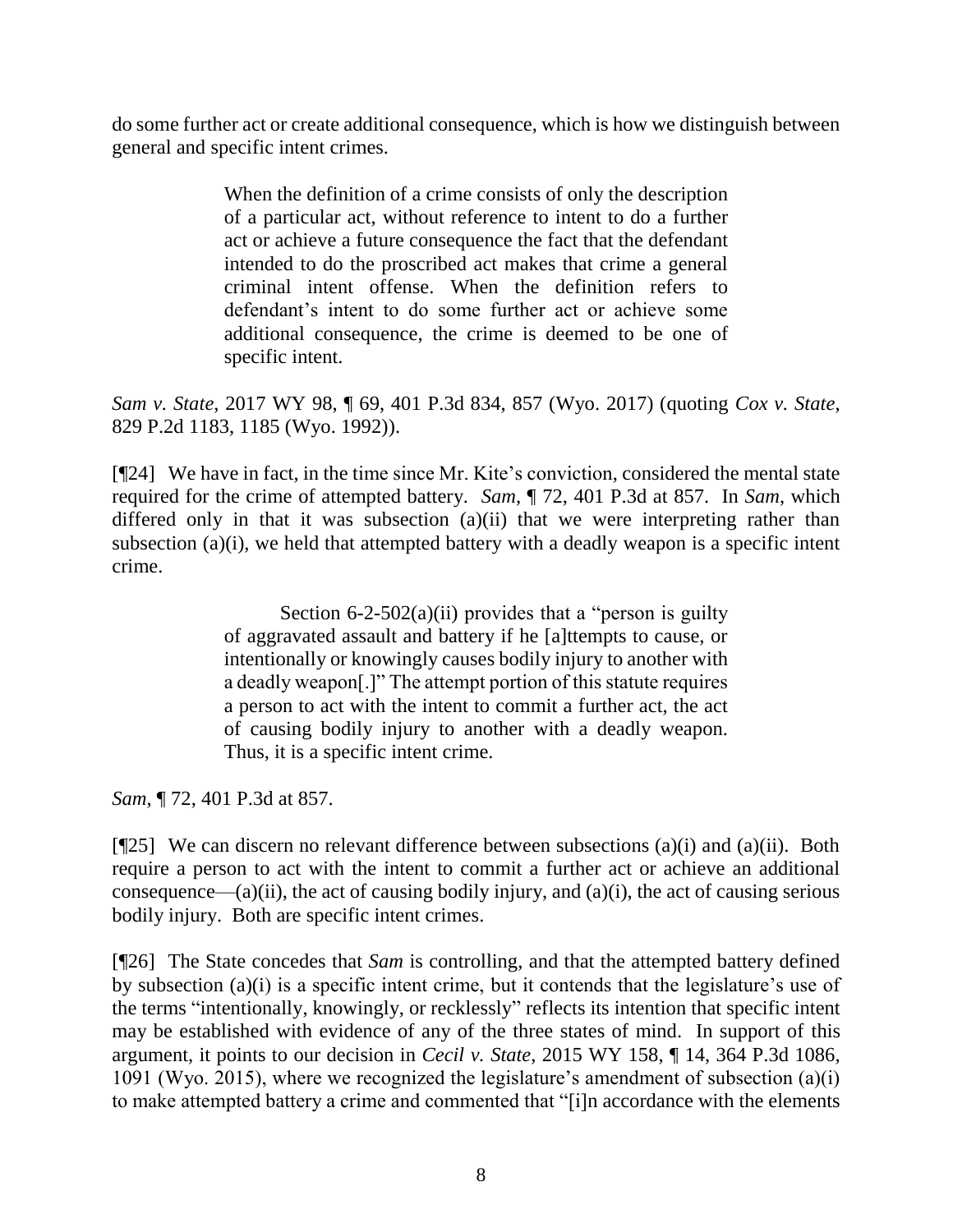of the crime as set forth by the legislature, the jury was instructed that the crime of aggravated assault and battery requires an intentional, knowing, or reckless attempt to cause serious bodily injury." *Id.*

[¶27] The State extends *Cecil* beyond its intended precedent. Our decision in *Cecil* was limited. We recognized that the legislature had added the crime of attempted battery to subsection (a)(i) and held that because it did so, the general attempt statute, Wyo. Stat. Ann. § 6-1-301, did not apply. *Cecil*, ¶ 12, 364 P.3d at 1090. We were not presented with and did not address the question of how the term "recklessly" should be interpreted in relation to the crime of attempt. Now that we are presented with the question, we conclude that the use of the use of that term in subsection (a)(i) did not change the showing required to prove the crime of attempted battery.

[ $[$ 28] The term "recklessly," as used in subsection (a)(i), is defined by statute.

A person acts recklessly when he consciously disregards a substantial and unjustifiable risk that the harm he is accused of causing will occur, and the harm results. The risk shall be of such nature and degree that disregarding it constitutes a gross deviation from the standard of conduct that a reasonable person would observe in the situation.

Wyo. Stat. Ann. § 6-1-104(a)(ix) (LexisNexis 2017).

 $\overline{a}$ 

[¶29] The term has no place as an element of an attempted crime. A conscious disregard of a risk, and even an extreme indifference to the value of human life, differs from an intent to cause a particular result. It simply makes no sense to say that an individual can specifically intend a further act or consequence through conscious disregard or extreme indifference. Because we presume that the legislature acts in a thoughtful and rational manner with full knowledge of existing law and intends new statutory provisions to be read in harmony with existing law, we presume the legislature did not intend to use the terms "recklessly" and "extreme indifference" to modify the phrase "attempts to cause."<sup>2</sup>

<sup>&</sup>lt;sup>2</sup> While we find the term "recklessly" incompatible with the crime of attempt under the aggravated assault and battery statute, we do not agree with Mr. Kite that the term's statutory definition logically makes an attempted battery categorically impossible. Whether it will be can depend on the purpose and wording of the statute involved. Despite the wording of its definition, we have held that "recklessly" does not, as Mr. Kite argues, require an actual bodily injury when the crime charged is reckless endangerment.

<sup>[</sup>W]e believe the definition of "recklessly" does not require "death or serious bodily injury." Rather, the term "harm" in the definition of "recklessly" refers to engaging "in conduct which places another person in danger of death or serious bodily injury." It logically follows that the harm which must result is actually placing another person in danger of death or serious bodily injury.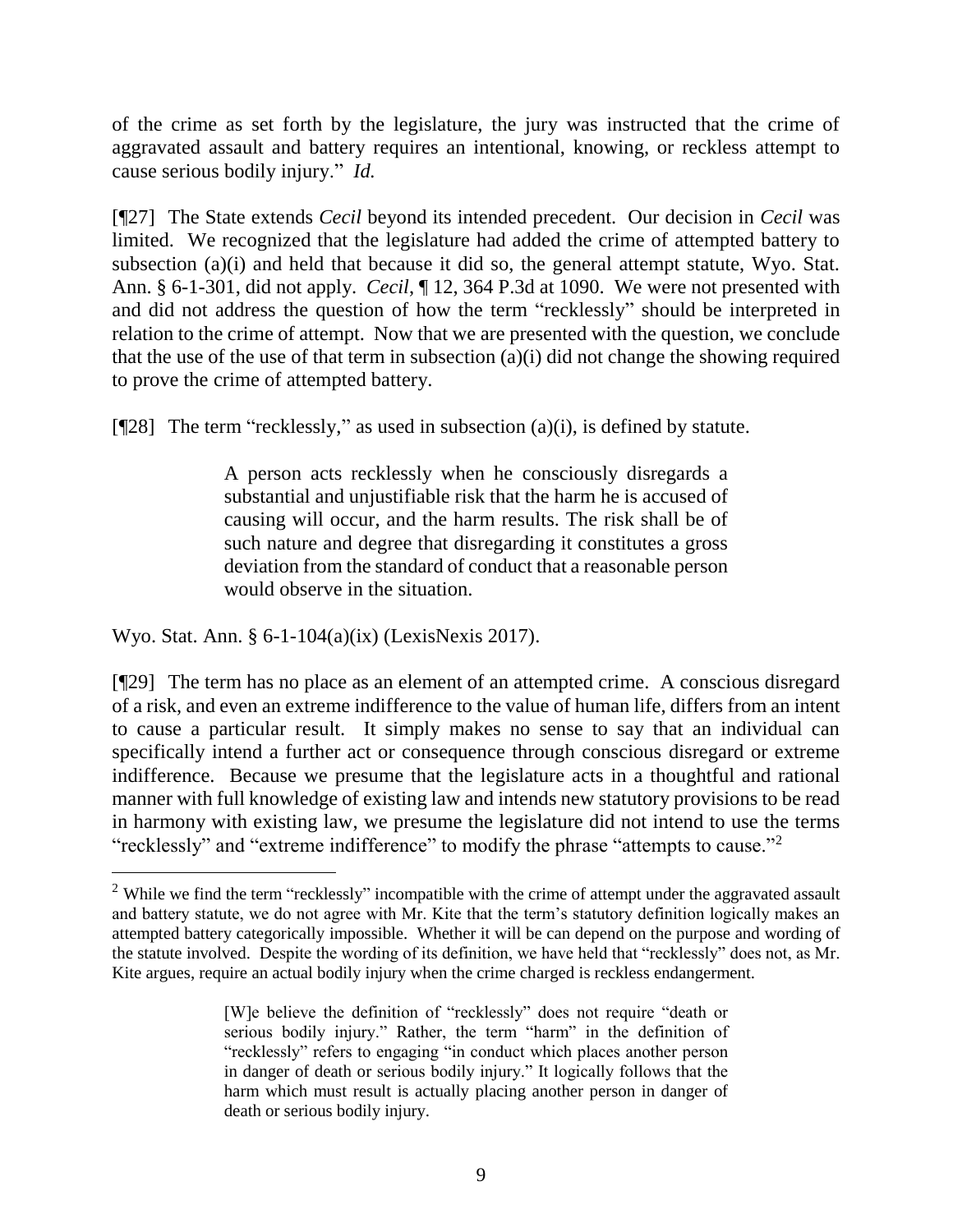[ $[$ [30] This conclusion is consistent with the history of the amendment to subsection (a)(i), which followed quickly on the heels of this Court's decision in *[Schafer v. State](http://www.westlaw.com/Link/Document/FullText?findType=Y&serNum=2017670295&pubNum=0004645&originatingDoc=Icc197dc9ae2a11e5a807ad48145ed9f1&refType=RP&originationContext=document&vr=3.0&rs=cblt1.0&transitionType=DocumentItem&contextData=(sc.DocLink))*, 2008 WY [149, 197 P.3d 1247 \(Wyo.](http://www.westlaw.com/Link/Document/FullText?findType=Y&serNum=2017670295&pubNum=0004645&originatingDoc=Icc197dc9ae2a11e5a807ad48145ed9f1&refType=RP&originationContext=document&vr=3.0&rs=cblt1.0&transitionType=DocumentItem&contextData=(sc.DocLink)) 2008). In *Schafer*, we held that because subsection (a)(ii) of the aggravated assault and battery statute included an attempted crime and that language was omitted from the other subsections, the legislature intended to preclude such a charge under those other subsections. *Schafer*, ¶ 15, 197 P.3d at 1250-51. The legislature responded in its next session.

> Following our decision in *Schafer*, the legislature changed the language of [Wyo. Stat. Ann. § 6-2-502\(a\)\(i\)](http://www.westlaw.com/Link/Document/FullText?findType=L&pubNum=1000377&cite=WYSTS6-2-502&originatingDoc=Icc197dc9ae2a11e5a807ad48145ed9f1&refType=SP&originationContext=document&vr=3.0&rs=cblt1.0&transitionType=DocumentItem&contextData=(sc.DocLink)#co_pp_567a0000c2492) from "causes serious bodily injury" to "causes *or attempts to cause* serious bodily injury." As a result of this amendment, the legislature has specifically made an attempt to cause serious bodily injury a crime under [Wyo. Stat. Ann. § 6-2-502\(a\)\(i\).](http://www.westlaw.com/Link/Document/FullText?findType=L&pubNum=1000377&cite=WYSTS6-2-502&originatingDoc=Icc197dc9ae2a11e5a807ad48145ed9f1&refType=SP&originationContext=document&vr=3.0&rs=cblt1.0&transitionType=DocumentItem&contextData=(sc.DocLink)#co_pp_567a0000c2492)

*Cecil*, ¶ 12, 364 P.3d at 1090 (emphasis in original); *see also* 2009 Wyo. Sess. Laws ch. 195, § 1.

[¶31] This Court's holding in *Schafer* precluded a charge of attempted battery under subsection (a)(i), and the legislature responded directly by adding attempt language. We find it clear that the legislature intended no more than to create the crime of attempted battery, which is a specific intent crime. Nothing in the circumstances surrounding the amendment to subsection (a)(i) suggests that the legislature intended to act more broadly and create a general intent crime—something more akin to an aggravated reckless endangerment.

[¶32] This case ultimately illustrates the difference between general and specific intent crimes. Mr. Kite concedes that he acted recklessly with extreme indifference to the value of human life when he led Trooper Walz on a highspeed chase. If he had in fact caused serious bodily injury, we would not ask whether he intended to cause that injury. Aggravated battery is a general intent crime, and the evidence would therefore be required to show only that the defendant acted recklessly with extreme indifference to the value of human life and injury resulted.

[¶33] That is not what happened in this case, however, and the evidence therefore had to show more than that Mr. Kite acted recklessly. The State was required to prove that Mr. Kite acted with a specific intent to cause serious bodily injury. Fortunately, although the elements instruction for subsection (a)(i) did instruct the jury that it could find Mr. Kite

*Orona-Rangal v. State*, 2002 WY 134, ¶ 18, 53 P.3d 1080, 1086 (Wyo. 2002). Our decision in this case is limited to the statute it involves.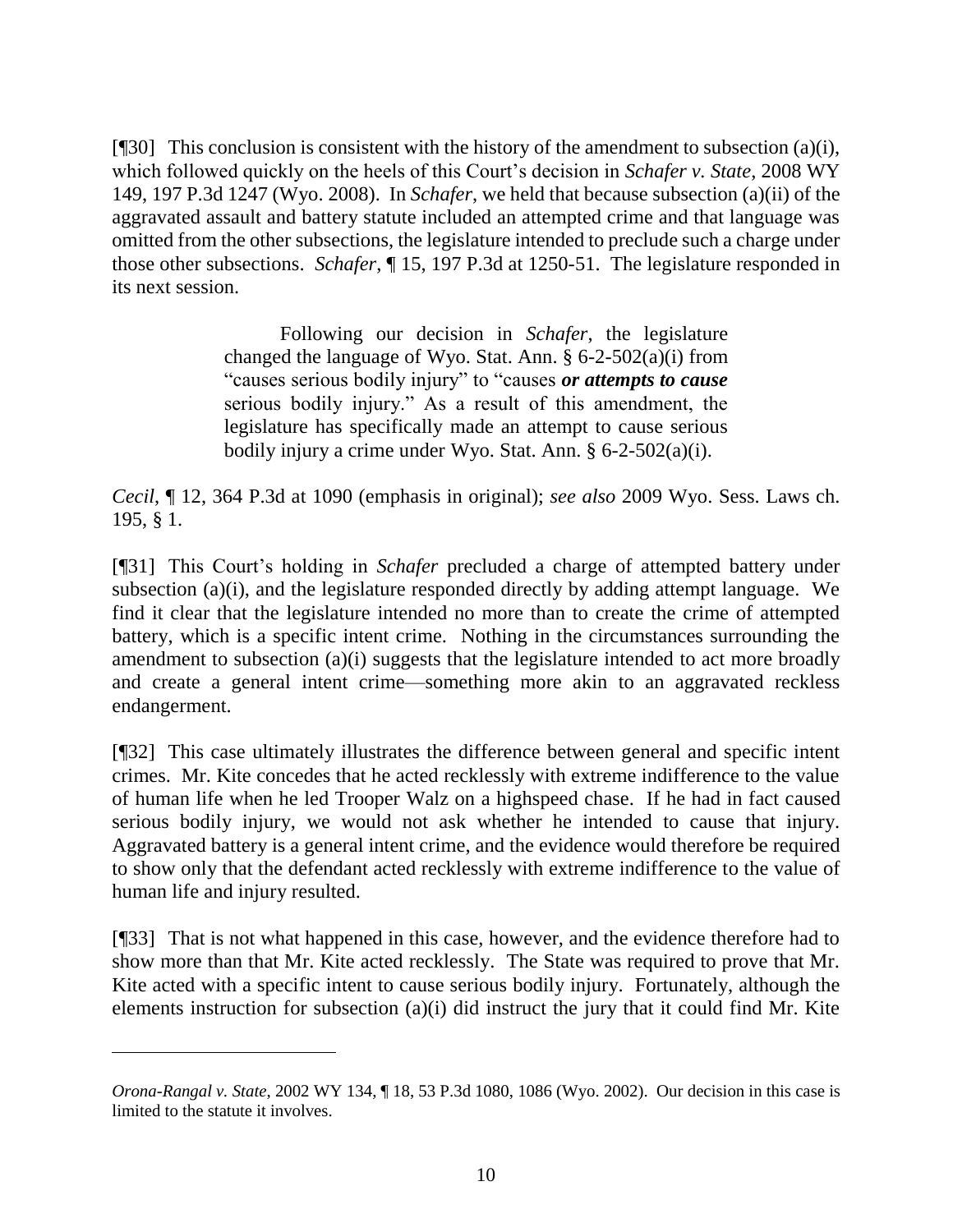guilty of attempted aggravated assault and battery if it found he acted recklessly or knowingly, the instruction also offered the correct option for Mr. Kite's state of mind, that he acted intentionally. Additionally, the verdict form specifically asked the jury whether Mr. Kite's actions were "an intentional attempt to cause serious bodily injury," to which the jury responded in the affirmative. We have said:

> The purpose of jury instructions is to "provide the jury with a foundational legal understanding to enable a reasoned application of the facts to the law." *Walker* [*v. State*[, 2013 WY](http://www.westlaw.com/Link/Document/FullText?findType=Y&serNum=2030509284&pubNum=0004645&originatingDoc=I39f3b8202bb811e78e18865f4d27462d&refType=RP&fi=co_pp_sp_4645_191&originationContext=document&vr=3.0&rs=cblt1.0&transitionType=DocumentItem&contextData=(sc.UserEnteredCitation)#co_pp_sp_4645_191)  [58,\] ¶ 31, 302 P.3d \[182,\] 191 \[Wyo. 2013 \(](http://www.westlaw.com/Link/Document/FullText?findType=Y&serNum=2030509284&pubNum=0004645&originatingDoc=I39f3b8202bb811e78e18865f4d27462d&refType=RP&fi=co_pp_sp_4645_191&originationContext=document&vr=3.0&rs=cblt1.0&transitionType=DocumentItem&contextData=(sc.UserEnteredCitation)#co_pp_sp_4645_191)*Walker II*).] In order to support a reliable verdict, it is crucial that the trial court correctly state the law and adequately cover the relevant issues. Ultimately, the test of adequate jury instructions is "whether they leave no doubt as to the circumstances under which the crime can be found to have been committed." *[Walker](http://www.westlaw.com/Link/Document/FullText?findType=Y&serNum=2030509284&pubNum=0004645&originatingDoc=I39f3b8202bb811e78e18865f4d27462d&refType=RP&fi=co_pp_sp_4645_191&originationContext=document&vr=3.0&rs=cblt1.0&transitionType=DocumentItem&contextData=(sc.UserEnteredCitation)#co_pp_sp_4645_191)  II*[, ¶ 31, 302 P.3d at 191.](http://www.westlaw.com/Link/Document/FullText?findType=Y&serNum=2030509284&pubNum=0004645&originatingDoc=I39f3b8202bb811e78e18865f4d27462d&refType=RP&fi=co_pp_sp_4645_191&originationContext=document&vr=3.0&rs=cblt1.0&transitionType=DocumentItem&contextData=(sc.UserEnteredCitation)#co_pp_sp_4645_191)

*Blevins v. State*, 2017 WY 43, ¶ 26, 393 P.3d 1249, 1255 (Wyo. 2017) (quoting *[Dean v.](http://www.westlaw.com/Link/Document/FullText?findType=Y&serNum=2034956933&pubNum=0004645&originatingDoc=I39f3b8202bb811e78e18865f4d27462d&refType=RP&fi=co_pp_sp_4645_517&originationContext=document&vr=3.0&rs=cblt1.0&transitionType=DocumentItem&contextData=(sc.UserEnteredCitation)#co_pp_sp_4645_517)  State*[, 2014 WY 158, ¶ 33, 339 P.3d 509, 517 \(Wyo. 2014\)\)](http://www.westlaw.com/Link/Document/FullText?findType=Y&serNum=2034956933&pubNum=0004645&originatingDoc=I39f3b8202bb811e78e18865f4d27462d&refType=RP&fi=co_pp_sp_4645_517&originationContext=document&vr=3.0&rs=cblt1.0&transitionType=DocumentItem&contextData=(sc.UserEnteredCitation)#co_pp_sp_4645_517).

[¶34] Reading the elements instruction and the verdict form together, we are satisfied the instructions gave the jury a correct and legally sufficient basis on which to convict Mr. Kite of attempted battery under subsection (a)(i) and were therefore adequate. We turn then to the question of whether the evidence was sufficient to support the jury's finding that Mr. Kite intentionally attempted to cause serious bodily injury.

# **C. Sufficiency of the Evidence**

[¶35] Mr. Kite contends that the evidence was insufficient to support his conviction for aggravated assault and battery and the district court therefore erred in denying his motion for a judgment of acquittal. Our review is as follows:

> In reviewing the denial of a motion for judgment of acquittal, we examine and accept as true the evidence of the prosecution together with all logical and reasonable inferences to be drawn therefrom, leaving out entirely the evidence of the defendant in conflict therewith.

> A motion for judgment of acquittal is to be granted only when the evidence is such that a reasonable juror must have a reasonable doubt as to the existence of any of the essential elements of the crime. Or, stated another way,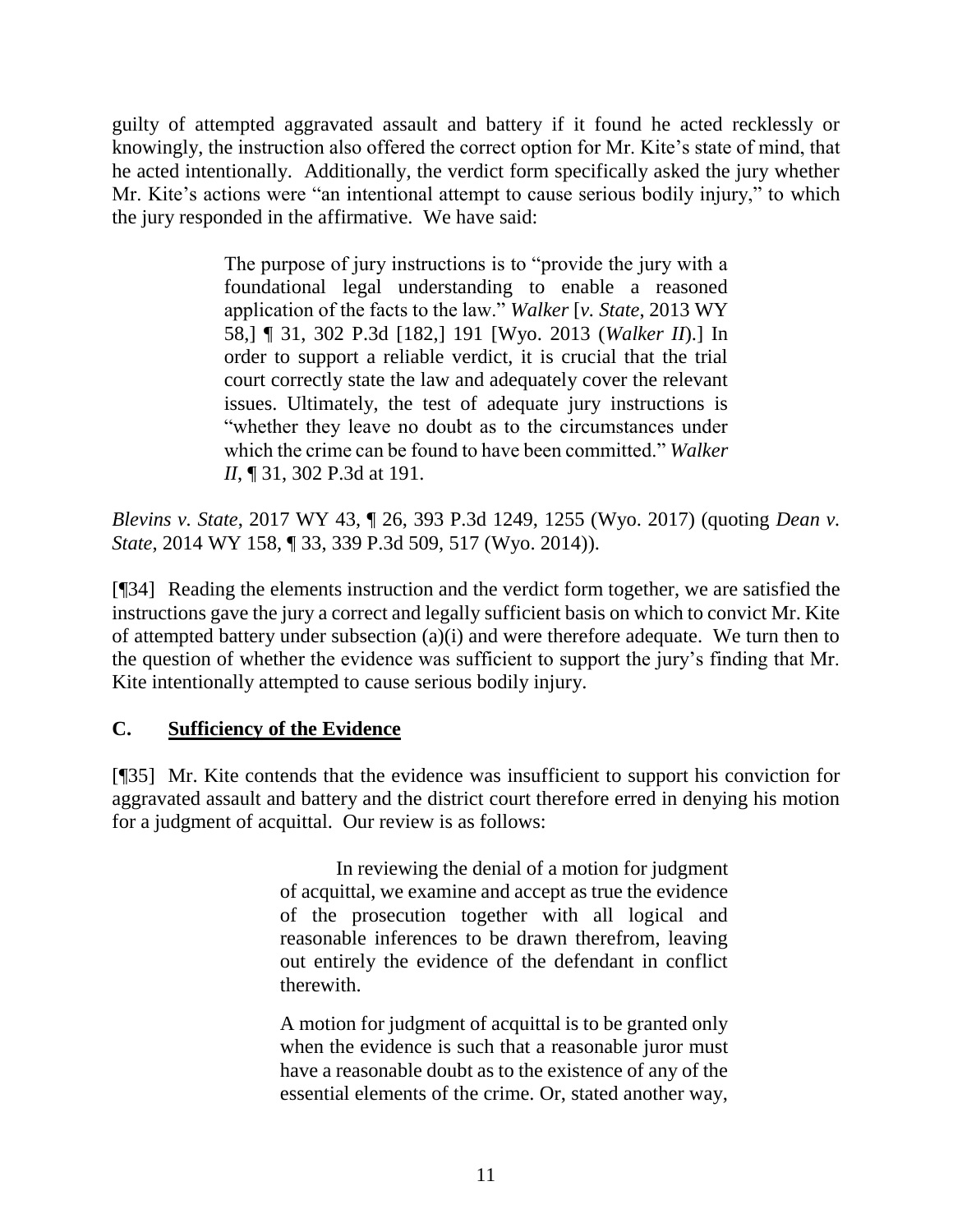if there is [sufficient] evidence to sustain a conviction of the crime, the motion should not be granted. This standard applies whether the supporting evidence is direct or circumstantial.

*Butcher v. State*[, 2005 WY 146, ¶ 11, 123 P.3d 543, 548](http://www.westlaw.com/Link/Document/FullText?findType=Y&serNum=2007723731&pubNum=0004645&originatingDoc=I3b94f310fe6811e69f02f3f03f61dd4d&refType=RP&fi=co_pp_sp_4645_548&originationContext=document&vr=3.0&rs=cblt1.0&transitionType=DocumentItem&contextData=(sc.Search)#co_pp_sp_4645_548)  [\(Wyo. 2005\).](http://www.westlaw.com/Link/Document/FullText?findType=Y&serNum=2007723731&pubNum=0004645&originatingDoc=I3b94f310fe6811e69f02f3f03f61dd4d&refType=RP&fi=co_pp_sp_4645_548&originationContext=document&vr=3.0&rs=cblt1.0&transitionType=DocumentItem&contextData=(sc.Search)#co_pp_sp_4645_548)

*Bruce v. State*[, 2015 WY 46, ¶ 52, 346 P.3d 909, 926 \(Wyo.](http://www.westlaw.com/Link/Document/FullText?findType=Y&serNum=2035689949&pubNum=0004645&originatingDoc=I3b94f310fe6811e69f02f3f03f61dd4d&refType=RP&fi=co_pp_sp_4645_926&originationContext=document&vr=3.0&rs=cblt1.0&transitionType=DocumentItem&contextData=(sc.Search)#co_pp_sp_4645_926)  [2015\).](http://www.westlaw.com/Link/Document/FullText?findType=Y&serNum=2035689949&pubNum=0004645&originatingDoc=I3b94f310fe6811e69f02f3f03f61dd4d&refType=RP&fi=co_pp_sp_4645_926&originationContext=document&vr=3.0&rs=cblt1.0&transitionType=DocumentItem&contextData=(sc.Search)#co_pp_sp_4645_926) In other words, "[o]ur duty is to determine whether a quorum of reasonable and rational individuals would, or even could, have come to the same result as the jury actually did." *Wilkerson v. State*[, 2014 WY 136, ¶ 28, 336 P.3d 1188, 1200](http://www.westlaw.com/Link/Document/FullText?findType=Y&serNum=2034706333&pubNum=0004645&originatingDoc=I3b94f310fe6811e69f02f3f03f61dd4d&refType=RP&fi=co_pp_sp_4645_1200&originationContext=document&vr=3.0&rs=cblt1.0&transitionType=DocumentItem&contextData=(sc.Search)#co_pp_sp_4645_1200)  [\(Wyo. 2014\)](http://www.westlaw.com/Link/Document/FullText?findType=Y&serNum=2034706333&pubNum=0004645&originatingDoc=I3b94f310fe6811e69f02f3f03f61dd4d&refType=RP&fi=co_pp_sp_4645_1200&originationContext=document&vr=3.0&rs=cblt1.0&transitionType=DocumentItem&contextData=(sc.Search)#co_pp_sp_4645_1200) (citations omitted).

*Pearson v. State*, 2017 WY 19, ¶ 10, 389 P.3d 794, 796-97 (Wyo. 2017).

[¶36] Mr. Kite does not contend that the evidence was insufficient to show that he intentionally, knowingly, and recklessly crossed the I-25 median and drove north against the southbound traffic. Nor does he contest that a vehicle can be a deadly weapon. He claims only that the evidence was insufficient to show that he intended to cause bodily harm to another person when he drove against the southbound traffic. We disagree.

[¶37] We have explained the showing that must be made to prove specific intent to cause bodily injury.

> [A]lthough the law presumes an individual to generally intend the natural consequences of his actions, it will not presume that he specifically intended any particular consequence. That is, a mere showing that certain conduct occurred which produced a particular result is legally sufficient to establish the actor's general intent. . . . [T]he bare fact of assaultive behavior will not give rise to a *presumption* that an assailant had the specific intent to cause any particular harm. . . . [S]pecific intent may be properly proved by reasonable *inferences* from the character of such acts and their surrounding circumstances. In particular, the specifics of a defendant's conduct and other circumstantial evidence may permit the jury to infer that he acted with the specific intent to cause bodily injury.

*Sam*, ¶ 72, 401 P.3d at 857-58 (quoting *Leavitt v. State*[, 2011 WY 11, ¶ 10, 245 P.3d 831,](http://www.westlaw.com/Link/Document/FullText?findType=Y&serNum=2024445872&pubNum=0004645&originatingDoc=I61c234d0893c11e79e029b6011d84ab0&refType=RP&fi=co_pp_sp_4645_833&originationContext=document&vr=3.0&rs=cblt1.0&transitionType=DocumentItem&contextData=(sc.UserEnteredCitation)#co_pp_sp_4645_833)  [833 \(Wyo. 2011\)\)](http://www.westlaw.com/Link/Document/FullText?findType=Y&serNum=2024445872&pubNum=0004645&originatingDoc=I61c234d0893c11e79e029b6011d84ab0&refType=RP&fi=co_pp_sp_4645_833&originationContext=document&vr=3.0&rs=cblt1.0&transitionType=DocumentItem&contextData=(sc.UserEnteredCitation)#co_pp_sp_4645_833) (emphasis in original).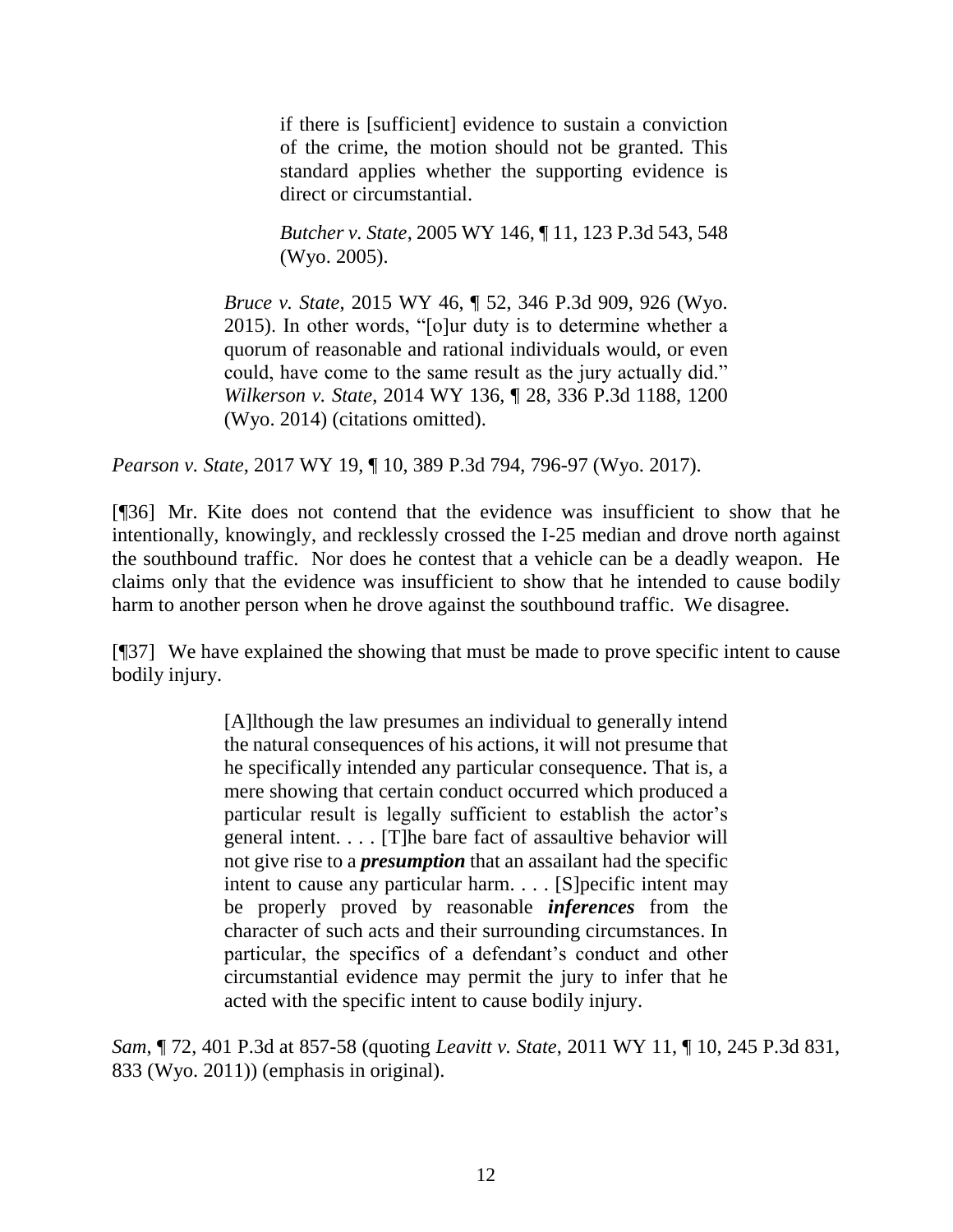[¶38] The testimony of Trooper Walz and his dash cam video recording showed that Mr. Kite crossed the I-25 median and entered the southbound passing lane. He drove north in the southbound passing lane for about five to six seconds and then moved into the driving lane where oncoming headlights were visible. Trooper Walz described the lane change:

> I could see headlights coming from a white passenger car in the driving lane. And then Mr. Kite's vehicle – He didn't drift over into what would be the driving lane, the same lane of the oncoming traffic; it was an intentional movement . . . .

[¶39] Mr. Kite was accelerating as he entered the driving lane, and his lane change forced the white passenger car and three semi-trucks to the shoulder. After those vehicles cleared the driving lane, he moved to the passing lane. He again accelerated after he changed lanes, and his action forced a black passenger car from the passing lane into the median.

[¶40] The jury also heard testimony from Converse County Investigator Eric Koss, who interviewed Mr. Kite the day after his arrest. During Mr. Koss's testimony, portions of his recorded interview were played for the jury, and Mr. Koss testified concerning the portions the jury heard. He testified:

> Q. So from the statements then that he's making to you, what's your understanding then of why he went into the other lane?

> A. Basically, that if he would put somebody else's life in danger that the Highway Patrol would have to stop chasing you.

[¶41] Mr. Kite argued to the jury, and he argues on appeal, that he clearly did not intend to cause bodily harm because if he intended to cause bodily injury, he could have and would have hit the other vehicles. He asserts his sole purpose in driving against the traffic was to cause Trooper Walz to stop his pursuit.

[¶42] These are certainly inferences that could be made from the evidence the jury heard, but they are the inferences favorable to Mr. Kite. Our standard of review requires that we look instead to the inferences favorable to the State. When we consider the evidence from that perspective, we must conclude the jury reasonably reached its verdict.

[¶43] The evidence showed that while driving north in the southbound lane, Mr. Kite twice changed lanes, first from the passing lane to the driving lane and then back. Both lane changes put him on a head-on course toward oncoming, high-speed traffic. We believe a reasonable jury could conclude that Mr. Kite intentionally aimed his vehicle at the oncoming cars for the sole purpose of causing an accident. *See Sam*, ¶ 73, 401 P.3d at